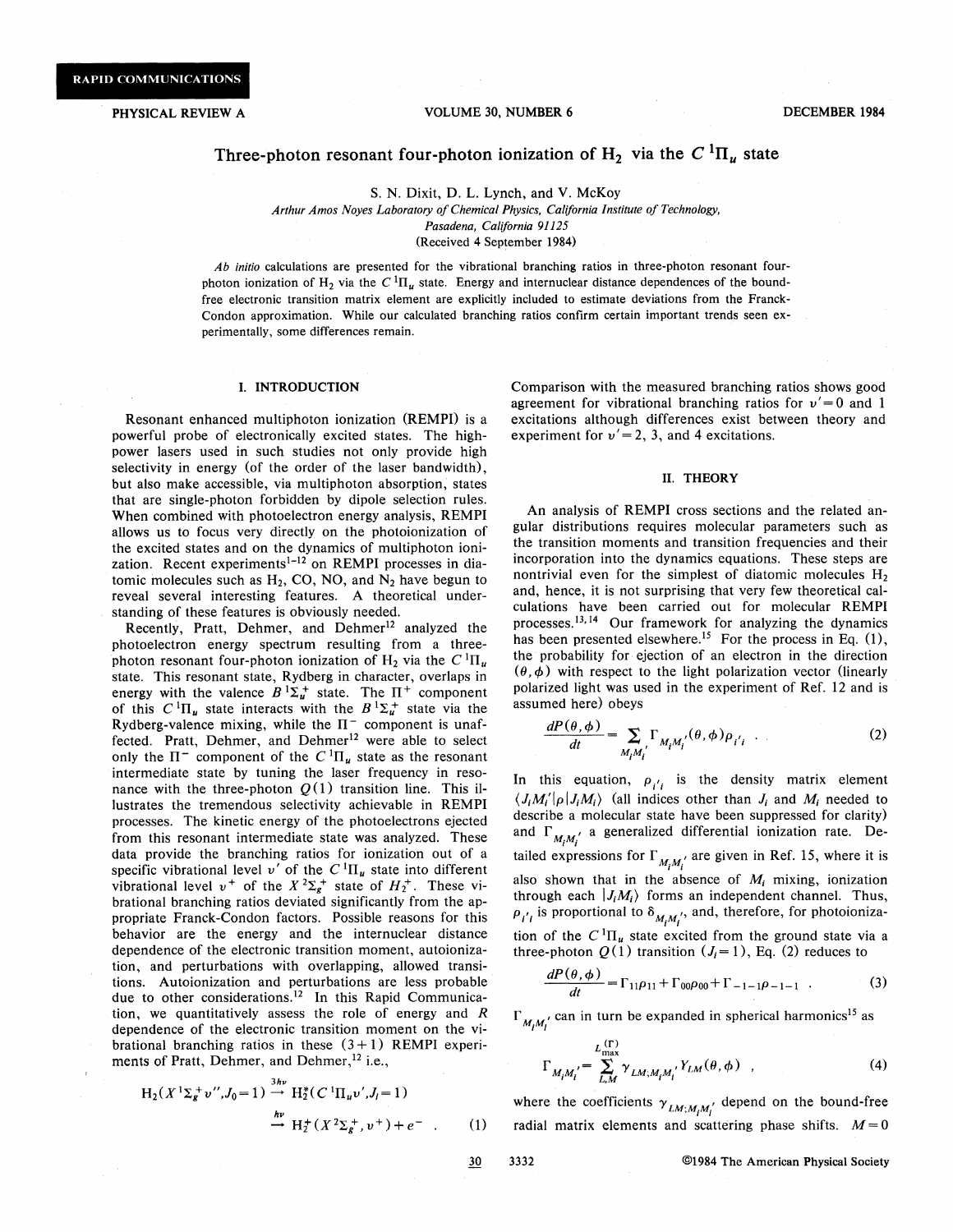THREE-PHOTON RESONANT FOUR-PHOTON ... 3333 3333

for  $M_i = M'_i$  and  $\Gamma_{M_iM_i}$  and  $P(\theta, \phi)$  in Eqs. (3) and (4), are independent of  $\phi$  and consist of only Legendre polynomials. Furthermore, as the accessible partial waves ( $\sigma_g$ ,  $\pi_g$ , and  $\delta_g$ ) are all of the same *g* symmetry only even order Legendre polynomials up to  $L_{\text{max}}^{(\Gamma)} = 4$  [see Eq. (40) of Ref. 15] survive in Eq. (4). Thus,

$$
\Gamma_{M_i M_i} = \sum_{L=0,2,4} \gamma_{LO;M_i M_i} Y_{LO}(\theta,\phi) \quad . \tag{5}
$$

Equation (3) shows that, in addition to  $\Gamma_{M_tM_t}$ ,  $\rho_{ii}(i=0, \pm 1)$  are needed to calculate the actual REMPI angular distributions. For the weak-field excitation conditions of Ref. 12,  $\rho_{ii}$  is given by

$$
\rho_{ii} \propto \sum_{M_0} \left| \sum_{\substack{|J_1M_1| \ |J_2M_2\rangle}} \frac{\langle J_iM_i | \vec{\mu} \cdot \vec{\epsilon} | J_2M_2 \rangle \langle J_2M_2 | \vec{\mu} \cdot \vec{\epsilon} | J_1M_1 \rangle \langle J_1M_1 | \vec{\mu} \cdot \vec{\epsilon} | J_0M_0 \rangle}{(E_{J_1} - E_{J_0} - h\nu)(E_{J_2} - E_{J_0} - 2h\nu)} \right|^2 \tag{6}
$$

From the  $X^{1}\Sigma_{g}^{+}$  initial state, the dipole allowed intermediate states, at the one-photon level, are of  $\Sigma_u^+$  and  $\Pi_u$ symmetry, while those at the two-photon level are of  $\Sigma_{g}^{+}$ ,  $\Pi_{\mathbf{z}}$ , and  $\Delta_{\mathbf{z}}$  symmetry. For an overall three-photon  $Q(1)$ transition,  $J_0 = J_i = 1$ , which restricts  $J_2$  to be 1 or 2. Note that the two-photon transition from the  $J_0=1$  level of the  $X^{1}\Sigma_{g}^{+}$  state to the  $J_2 = 0$  level of a  $\Sigma_{g}^{+}$ -type state is forbidden by parity selection rules. Moreover, the  $J_2 = 0$  level does not exist in  $\Pi_{g}$ - and  $\Delta_{g}$ -type states. Of these allowed states, the  $J_2 = 2$  state contributes only if the electronic state is of  $\Pi_{g}$  or  $\Delta_{g}$  type. In H<sub>2</sub>, the lowest states of  $\Pi_{g}$  and  $\Delta_{g}$ symmetry are, respectively, the  $I^1\Pi_g$  and  $J^1\Delta_g$ , which lie at about 14-15 eV above the ground state.<sup>16</sup> The E,  $F^1\Sigma_g^+$ state, on the other hand, is about 12 eV from the ground state. For photon energies  $h\nu \sim 4$  eV, the detuning  $(E_{J_2} - E_{J_0} - 2hv)$  for these  $\Pi_g$  and  $\Delta_g$  states is about 6 eV while that from the E,  $F^1\Sigma_g^+$  state is about 4 eV. Hence, in the preliminary results presented here, we neglect the contribution to  $\rho_{ii}$  from states other than those of  $\Sigma_g^+$  symmetry. Such contributions will be included in later studies. Neglecting this contribution eliminates the need to calculate any  $\rho_{ij}$ , if one is interested only in the relative branching ratios. This comes about as  $\rho_{00} = 0$  for  $\Sigma_g^+$  states with  $J_2 = 1$ . Furthermore,  $\rho_{11} = \rho_{-1-1}$ , and  $\Gamma_{11} = \Gamma_{-1-1}$  which, combined with Eq. (3) imply

$$
\frac{dP(\theta)}{dt} \propto \Gamma_{11}(\theta) \quad . \tag{7}
$$

In the absence of saturation as assumed here, the solution of the above equation is

$$
P(\theta) = \text{const} \times \Gamma_{11}(\theta) \quad . \tag{8}
$$

Since we are only interested in relative contributions, we shall set the constant in the above equation to unity and use, hereafter,

$$
P(\theta) = \Gamma_{11}(\theta) \tag{9}
$$

In the same spirit, we also ignore factors such as the laser intensity in the expression for  $\Gamma_{11}(\theta)$  [see Eq. (29) of Ref. 15].

Thus, to investigate relative branching ratios, all we need to calculate is the differential cross section for ionization out of the  $|J_i = 1, M_i = 1$  state. From the analysis in Ref. 15,  $\Gamma_{11}(\theta)$  depends on the bound-free electronic transition matrix elements of the type

$$
\overline{r}_{fl}^{(\mu)} = \int X_{v}^{*} (R) X_{v'}(R) r_{fl}^{(\mu)}(k;R) dR \quad , \tag{10}
$$

where

$$
r_{\eta}^{(\mu)}(k;R) = \langle \psi_{\gamma_f}^{(e)}(\{\vec{\mathbf{r}}_i\};R)| \sum_{S} r_{S} Y_{1\mu}(\hat{r}_S) \times |\psi_{\gamma_i}^{(e)}(\{\vec{\mathbf{r}}_i\};R)\rangle
$$
\n
$$
(11)
$$

denotes the transition moment for the  $i \rightarrow f$  transition at a given internuclear separation  $R$  and electron momentum  $k$ . In our studies of the non-Franck-Condon effects on vibrational branching ratios, we adopt the following notation. (a) Franck-Condon (FC):  $r_{\hat{H}}^{(\mu)}(k,R)$  inside the integral in Eq. (10) is replaced by its value at some  $k^2 = k_0^2$  and  $R = R_e$ .  $r_{\rm fl}^{(\mu)}$  then simplifies to a product of  $r_{\rm fl}^{(\mu)}(k_0;R_e)$  and the Franck-Condon overlap between the  $v^+$  vibrational level of the ion and *v'* vibrational level of the  $C^{1}\Pi_{u}$  state. (b) Non-Franck-Condon (non-FC):  $r_{\hat{H}}^{(\mu)}(k;R)$  in Eq. (10) is replaced by  $r_f^{(\mu)}(k_0;R)$  and is retained inside the R integral. These calculations assess the effect of the *R* dependence of the transition matrix element on the branching ratios.  $(c)$ Full: here both the k and R dependences of  $r_{\rm ff}^{(\mu)}(k;R)$  are retained. For a fixed photon energy *hv,* selecting *v'* and *v+*  fixes  $k^2$  by the energy conservation equation (in atomic units):

$$
E_{v'} + h v = E_{v} + \frac{k^2}{2} \quad . \tag{12}
$$

These results include both the energy dependence as well as the *R* dependence of the cross sections and should, therefore, be most complete.

In our calculations, the  $C^{1}\Pi_{u}$  wave function was obtained using the improved-virtual-orbital  $(IVO)$  technique.<sup>17</sup> The energies of the  $C^{1}\Pi_{u}$  state obtained this way as a function of *R* are within *5%* of the correct values. 16 The continuum wave functions for the photoelectron in  $\sigma_g$ ,  $\pi_g$ , and  $\delta_g$ channels were calculated by solving the Hartree-Fock equations using the iterative Schwinger variational techniques.<sup>18</sup>  $r_{\rm fl}^{(\mu)}(k;R)$  was then calculated at  $R = 1, 1.4, 2, 3,$  and 5 a.u. and for a range of  $k$  (0.05-0.45 a.u.). Interpolation was performed in R and in k to obtain required  $r_{\hat{H}}^{(\mu)}(k;R)$ . For part (a),  $R_e = 1.4$  a.u. The value of  $k_0^2$  for parts (a) and (b) was determined from Eq. (12) with  $v' = v^+$  and  $hv$  taken from Ref. 12 for excitation to the  $Q(1)$  branch of  $C^{1} \Pi_{u}(v')$  state. For part (c), the correct value of k is determined from Eq.  $(12)$  for each  $v<sup>+</sup>$ . Finally, the vibrational wave functions  $X_{v}$  and  $X_{v}$  were calculated using the finite element method of Malik, Eccles, and Secrest<sup>19</sup> with the potential curves of Sharp.<sup>16</sup>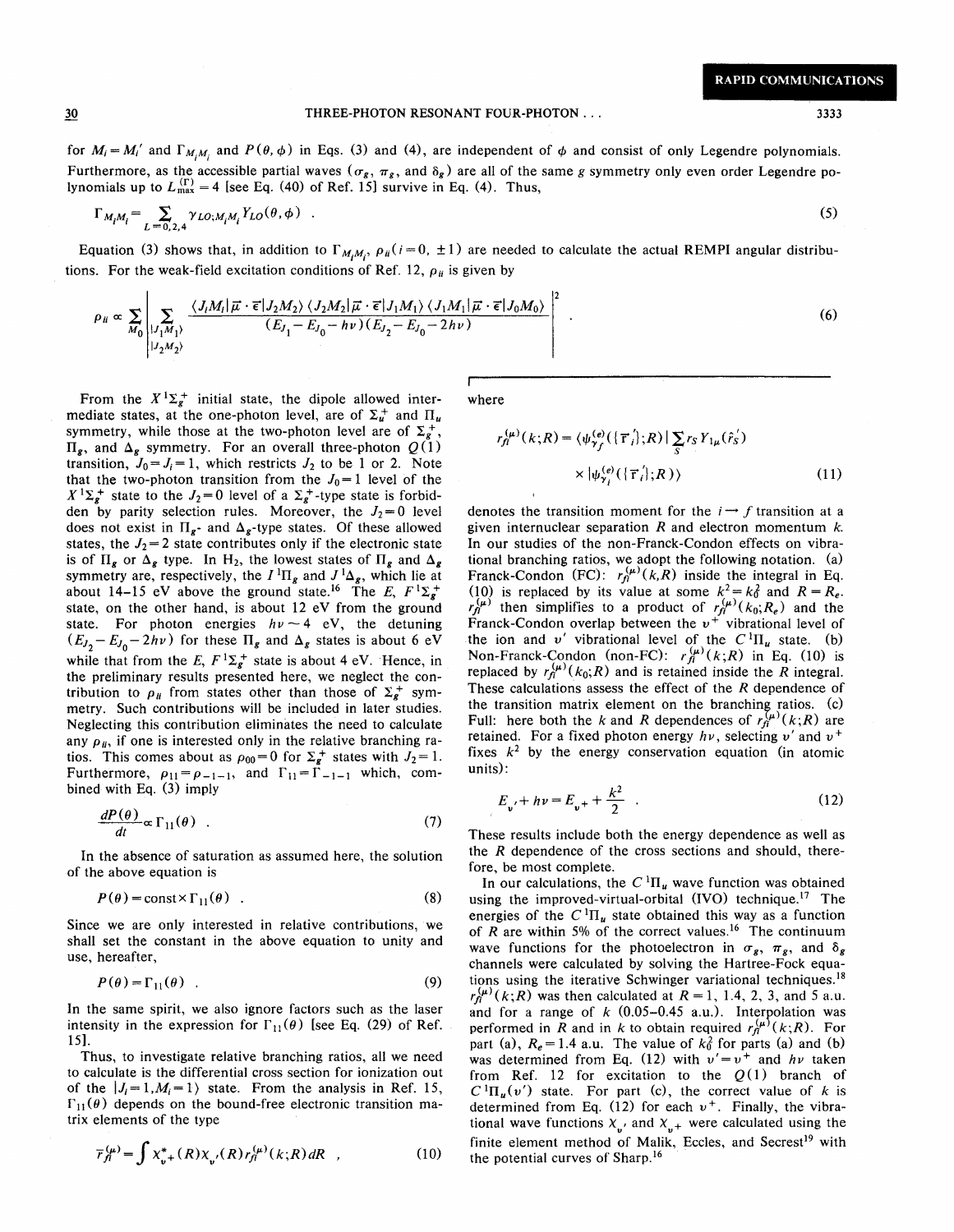#### III. RESULTS

In Fig. 1 we compare the branching ratios calculated at the various levels of approximation (a), (b), and (c) with the experimental results of Pratt *et al.*<sup>12</sup> As in the experimental data, we plot  $P(\theta = 0)$ . The results are normalized such that the  $v' = v^+$  peak in all three approximations and in the experiment is of unit height. (Note the break in the graph for the  $v' = v^+$  peak.) As expected, the  $v' = v^+$  peak is dominant. This is due to the Rydberg character of the  $C^{1}\Pi_{u}$  state which makes the potential surface for the  $C^{1}\Pi_{u}$ state nearly identical to (but shifted in energy from) that of the  $X^2\Sigma_g^+$  state of H<sub>2</sub><sup>+</sup>. The theoretical branching ratios decrease rapidly for  $v^+ \neq v'$ . The results of approximations (a), (b), and (c) reveal an interesting feature: the branching ratios decrease for  $v^+ < v'$  as the R and k dependences of  $r_d^{(\mu)}$  are included and increase for  $v^+ > v'$  with these dependences included. The difference between "non-Franck-Condon" and "full" results is simply a reflection of the increasing of the cross section for decreasing energy which skews the branching ratios towards higher  $v^+$  values. [Note that, since  $v^+$  is increasing to the left, *k* increases to the right as indicated by Eq. (12).] The difference between Franck-Condon and non-Franck-Condon results arises from the particular *R* dependence of the photoionization cross section for the  $C^{1}\Pi_{u}$  state. This difference is probably specific for the photoionization process under study and may be different for other states and molecules.

We now compare the results of our studies with the data of Pratt *et al.*<sup>12</sup> For  $v' = 0$  and  $v' = 1$  excitations, the agreement between theory and experiment seems quite good. For  $v' = 2-4$ , the experimental branching ratios for  $v^+ \neq v'$ are much larger than the theoretical predictions. In particular, for  $v' = 4$ , the  $v<sup>+</sup> = 3$ , 5, and 6, experimental peaks are all of about equal height, while theory predicts the  $v^+=3$ and 6 peaks to have 0.11 and 0.2 times the height of  $v^+=5$ peak (which is  $\sim 18\%$  of  $v^+=4$  peak). A similar discrepancy exists in the  $v' = 3$  and  $v' = 2$  excitation data as



FIG. 1. Vibrational branching ratios in  $(3+1)$  REMPI of H<sub>2</sub> via the C<sup>1</sup>H<sub>u</sub> state. *v'* denotes the vibrational state of C<sup>1</sup>H<sub>u</sub> state and  $v^+$ that of the  $X^2\Sigma_g^+$  state of the ion.